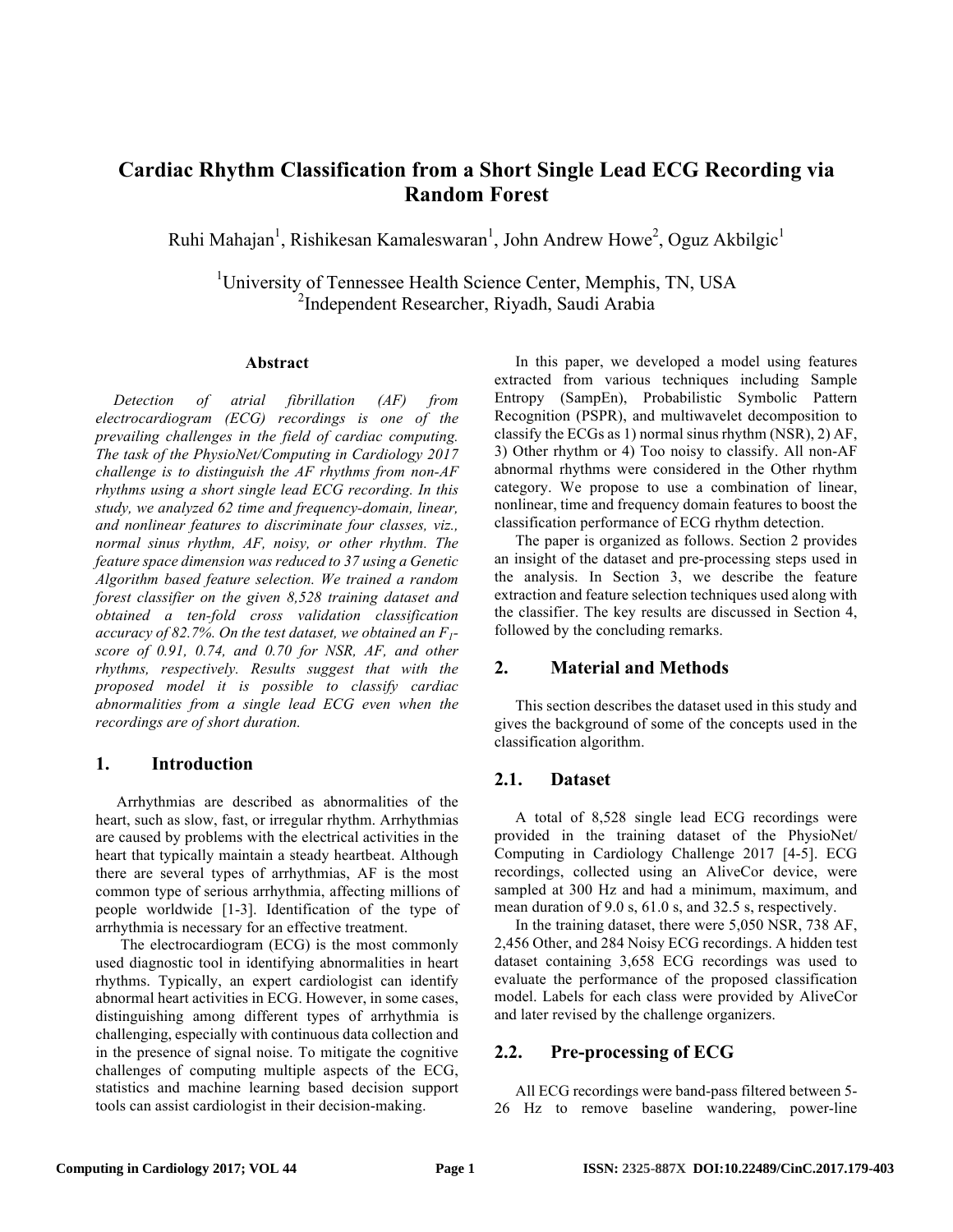interference, and to maximize the QRS energy. ECG recordings were also down-sampled to 200 Hz to decrease the computation time in feature extraction. We developed a protocol to statistically identify and exclude any abnormal spikes in the recordings caused by electrode disconnect, physiological artifacts, etc. We also developed a method in MATLAB to identify and correct inverted QRS complexes in ECG recordings.

# **2.3. QRS complex detection**

The beat-to-beat intervals (RR) extracted from the QRS complex provide valuable information on the cardiacautonomic function in healthy and disease states. We used the Pan-Tompkins [6] algorithm to extract RR intervals from the ECG recordings sampled at 200 Hz. The algorithm works well for a clean ECG; however, the algorithm misses many R peaks with the presence of noise and inverted QRS. Therefore, we first identified and corrected the inverted QRS complexes and then ran the Pan-Tompkins algorithm yielding drastically improved accuracy in QRS detection (refer Fig. 1).



Figure 1. QRS complexes identified on a representative ECG recording without and with lead reversal correction.

#### **3. Procedure**

In this section, we discuss the process of feature extraction from ECG recordings. We also briefly explain our feature selection technique based on a genetic algorithm (GA), and the classifier used for distinguishing different rhythms.

#### **3.1. Feature extraction**

To effectively extract the underlying information present in ECG recordings, we explored possible linear measures which are robust to noise. We implemented PSPR, a linear feature extraction approach, to discretize and model symbolic pattern transitions in ECG recordings [7-9]. We used five symbols  $\{a, b, c, d, e\}$  to discretize ECG; then we used probability theory to learn dynamics in the ECG morphology. Our previous study shows that PSPR performs even better if ECG recordings are sampled at a low frequency [10]. Therefore, in this study, we downsampled ECG recordings at 8 Hz to extract the PSPR features. Four PSPR features were calculated by comparing the similarity of the discretized series with a reference AF episode database of 25 ECG recordings [11] and 100 NSR ECG recordings of the training dataset.

 To gain more information from the nonstationary ECG recordings, we extracted five features with wavelet decomposition. Based on our preliminary observations, we decided to apply the *Symlet* wavelet and decomposed the recordings up to level 5. Features obtained from the variance of three detail coefficients  $(cd_3, cd_4, cd_5)$  and variance of the autocorrelation of  $(cd_1, cd_2)$  were found to provide significant discriminative information and hence were used in the feature space.

A nonlinear metric like SampEn conveys information pertaining to predictability and chaotic behavior of a signal [12-13]. Therefore, to gauge the complex dynamics of ECG recordings, we computed SampEn values. Because ECG signals are intrinsically non-stationary, features extracted from the entire series may be locally unsuitable. Hence, we segmented each ECG recording of length *L* into epochs of one second and computed SampEn for each epoch sequentially using equation 1. This resulted in SampEn series (each of length L-200) for the corresponding ECG series.

$$
SampEn(m, r, N) = -\ln \left[ \frac{A^m(r)}{B^m(r)} \right]. \tag{1}
$$

where*, m*=3, is the maximum epoch length to be compared,  $r=0.25$ , is the tolerance window and N=200, is the length of the ECG series.  $B^m(r)$  is the probability that two sequences will match for *m* points, whereas  $A^m(r)$  is the probability that the two sequences will match for  $m+1$ points. The mean and range of SampEn were used as additional features.

Furthermore, we evaluated frequency-domain features from spectral analysis of ECG recordings. We computed the average power in very low frequency  $(VLF) = 0-0.04$ Hz, low frequency  $(LF) = 0.04-0.15$  Hz, high frequency  $(HF)= 0.15-0.5$  Hz, and a ratio of LF to HF. Among these features, VLF provided the strongest discriminative power.

In addition to the abovementioned features, we also evaluated conventional time-domain measures such as pNN50 (the percentage of beats having a difference greater than 50ms); descriptive metrics such as mean, median, kurtosis, standard deviation, range and skewness of preprocessed ECG recordings and original, 1<sup>st</sup> order, and 2<sup>nd</sup> order RR interval series. We also used the averages of RR intervals falling in the lower 5% and higher 5% tails of their frequency distribution. We extracted another set of temporal features by performing the Kolmogorov– Smirnov (KS) test to compare the given RR interval with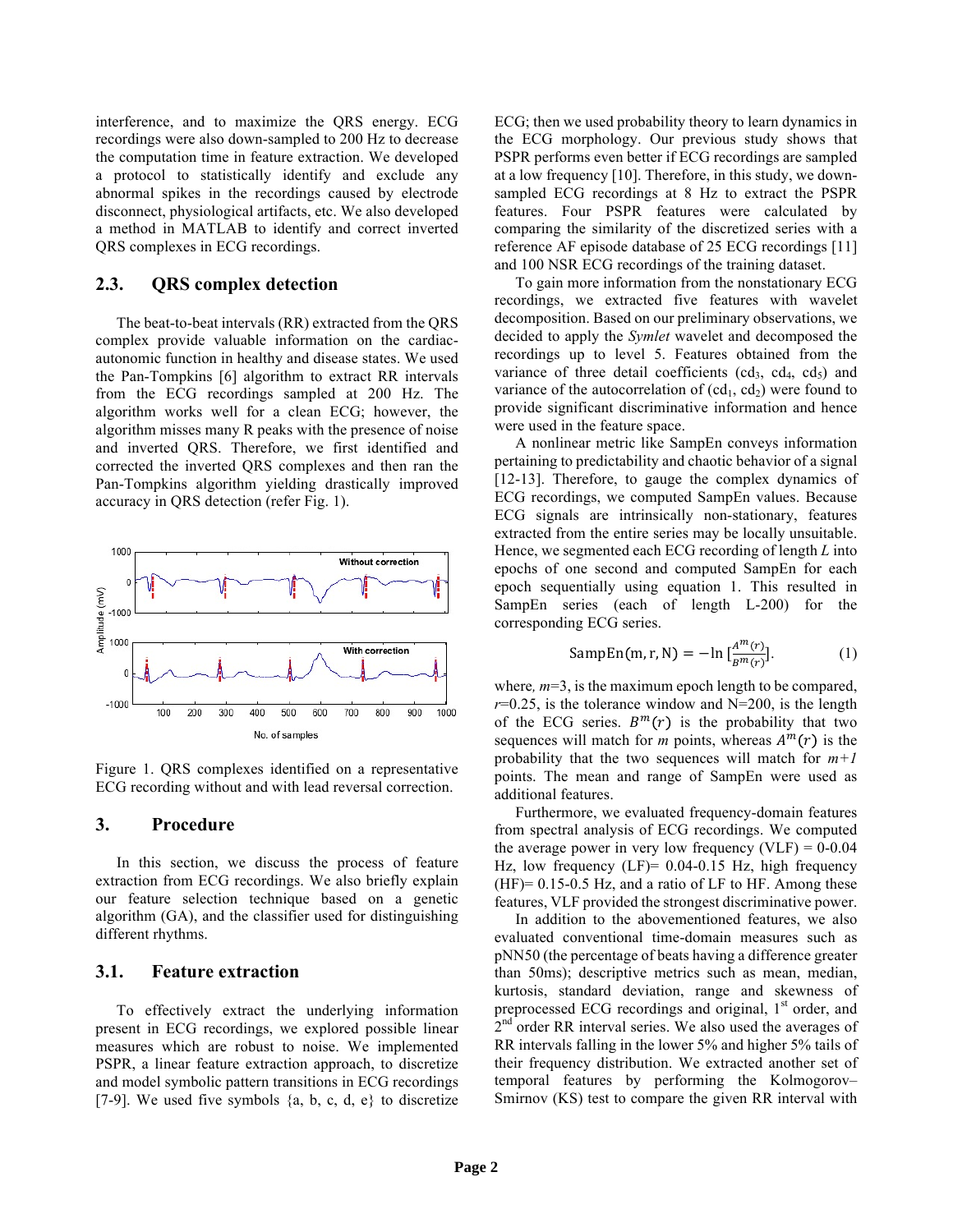the reference RR interval database created from 50 examples from each class. We then computed features using the mean *p-value* comparing AF and Other.

In total, we identified 62 different features to fetch morphological, temporal, and spectral information from ECG recordings. The statistical metrics used are very simple, yet they provide vital information for ECG rhythm classification. The proposed features in this study are computationally inexpensive and therefore, can also be utilized for real-time arrhythmia detection.

## **3.2. GA-based Feature selection**

To enhance the generalizability of the classification model, we removed redundant features using a GA-based feature dimension reduction approach. The GA is an optimization technique to obtain the subset of features that maximizes the predictive accuracy. Our algorithm was based on Babtunde's model [14]. A population of 10 individuals was created and the initial population was randomly generated. For every individual in the current population, an ensemble of bagged decision trees with 220 learners was estimated. The resulting random forest was then tested with *ten*-fold cross validation. The fitness function of the individual was based on the  $F_1$ -score for NSR, AF, and Other rhythms. Once the fitness of all individuals of the current generation was computed, the GA generated the next generation. This process was iteratively executed for 15 generations.

# **3.3. Random Forest classifier**

We implemented a random forest classifier to discriminate four classes of ECG rhythms. Individual decision trees tend to overfit, so we used bootstrapaggregated (bagged) decision trees, aggregating the predictions from an ensemble of 220 decision trees. The random forest classifier selects a random subset of features to use at each decision split, which helps reduce the correlation between decision trees. Further, to avoid overfitting of the classification model, we performed *ten*fold cross-validation in which we trained our model on nine equal-size subsamples of the training data and tested it on one subsample. The reported classification statistics in this paper are the average of *ten*-fold cross validations. We also compared the classification results with other classifiers (Support vector machine, discriminant analysis, decision trees), but the random forest classifier provided the best classification accuracy by far.

## **4. Results**

This paper addresses a challenging problem of reliably detecting abnormal cardiac rhythms from the broad taxonomy of rhythms. The training dataset provided

contained single lead, noisy ECG recordings of very short duration. We evaluated different features to characterize the behavior of ECG rhythms in both time and frequency domains. The hybrid scheme of time, frequency, linear, and nonlinear feature extraction techniques improved the classification accuracy of ECG recordings contaminated with artifacts and noise.

Our GA-based algorithm selected 37 discernable features from the pool of 62 features. The final feature matrix with 37 features was used as input to the random forest classifier to yield a classification output as:  $Y=0$ (NSR),  $Y=1$  (AF),  $Y=2$  (Other), and  $Y=4$  (Noisy) rhythms. Table I depicts the list of features selected in the final classification model. For illustration purposes, box plots of two features- pNN50 and range of sample entropy computed from the training dataset are shown in Fig. 2. As depicted in the plot, the mean percentage of beats differing by more than 50 ms is low for the case of normal rhythm. Also, the mean range of sample entropy is relatively high for the noisy rhythms, which suggests the chaotic behavior in noisy ECG recordings.

The objective of this paper was to emphasize the correct classification of usable recordings. So, to reduce the effective weight assigned to noisy recordings,  $F_1$ -scores were calculated from only the three main classes and the noisy class was ignored. The overall  $F_1$  score, therefore, was computed as:

Overall F<sub>1</sub>-score = 
$$
\frac{F_{1n} + F_{1a} + F_{1o}}{3}
$$
 (2)

where  $F_{1n} = \frac{2*Precision*Recall}{Precision+Recall}$  is the  $F_1$  score of the normal rhythm. Likewise,  $F_{1a}$  and  $F_{10}$  were calculated for AF and Other rhythms, respectively.  $F_1$  scores obtained from the training and hidden test dataset are recorded in Table 2. The results suggest that the classification model doesn't overfit and is generalizable.

Table 1. Summary of final selected features for discriminating four ECG rhythms in the model.

| Time-domain                                                |
|------------------------------------------------------------|
|                                                            |
| Descriptive measures of ECG                                |
| Descriptive measures of RR intervals                       |
| Descriptive measures of 1 <sup>st</sup> order RR intervals |
| Descriptive measures of 2 <sup>nd</sup> order RR intervals |
| Quantile based on RR intervals                             |
| KS test based on RR intervals                              |
| Heart rate variability measures                            |
| <i>Frequency-domain</i>                                    |
| VLF power                                                  |
| <b>Linear</b>                                              |
| Wavelet coefficients                                       |
| <b>PSPR</b>                                                |
| <b>Nonlinear</b>                                           |
| SampEn from one second epoch of ECG                        |